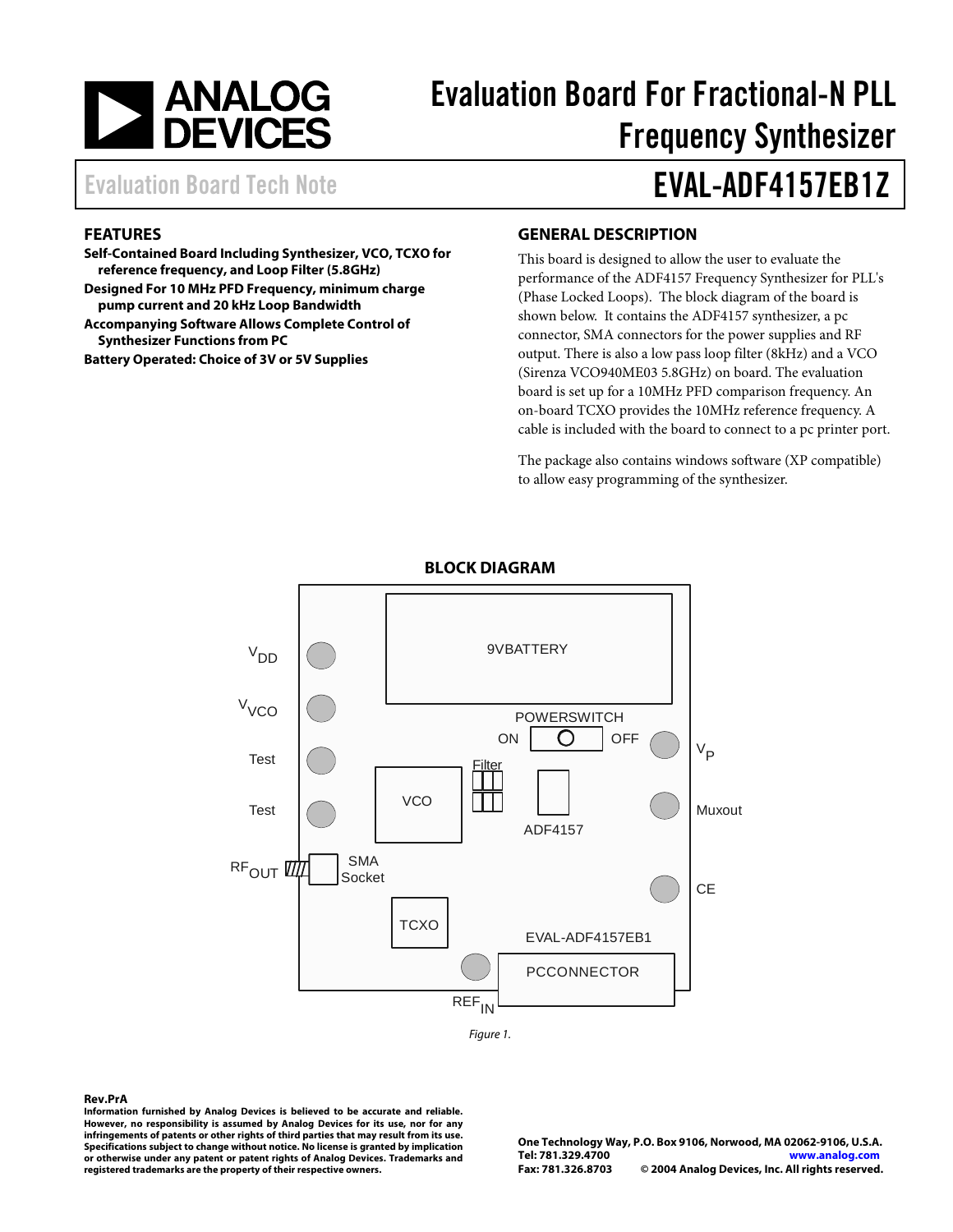## EVAL-ADF4157EB1Z

## **TABLE OF CONTENTS**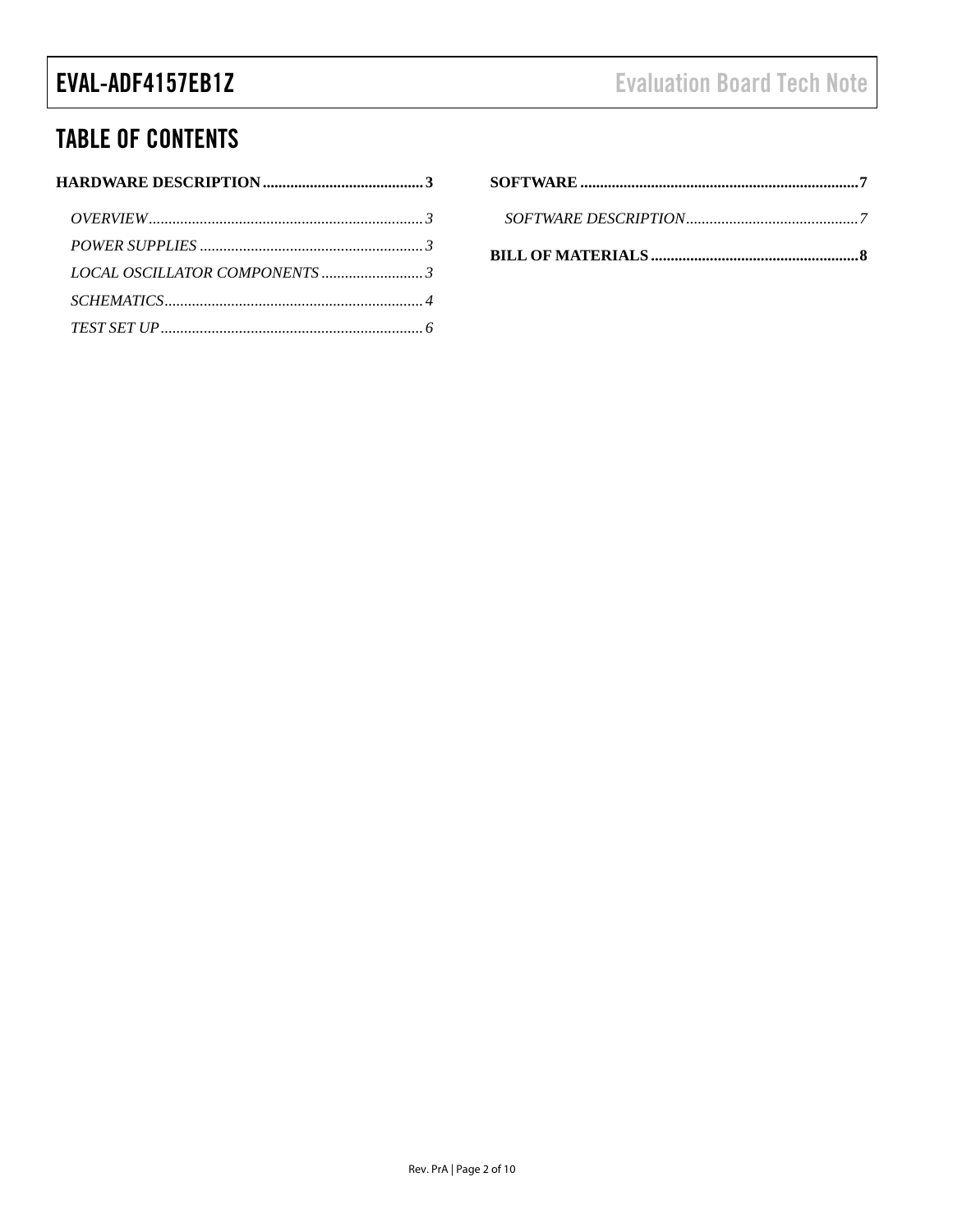## HARDWARE DESCRIPTION

### **OVERVIEW**

The evaluation board comes with a cable for connecting to the printer port of a PC. The board schematic is shown on pages 4 and 5.

### **POWER SUPPLIES**

The board is powered from a single 9V battery. The power supply circuitry allows the user to choose 3V for the ADF4157  $V_{DD}$  and either 3V or 5V for the ADF4157  $V_{P}$  and for the VCO supply. The default settings are 3V for the ADF4157  $V_{DD}$  and 5V for the ADF4157  $V_P$  and for the VCO supply.

#### It is very important to note that the ADF4157V<sub>DD</sub> should never exceed the ADF4157 V<sub>P</sub>. This can cause damage to the **device**.

If the user wishes, external power supplies may be used. In this case, you need to insert SMA connectors as shown on the silk screen and block diagram.

### **LOCAL OSCILLATOR COMPONENTS**

The 10MHz TCXO provides the reference frequency. The onchip R divider should be set to 1, so that the PFD frequency is also 10MHz. The PLL is made up of the10MHz TCXO, the ADF4157, a passive loop filter (8kHz bandwidth), and the VCO940ME03 VCO from ZComm. The output is available at RFOUT through a standard SMA connector.

The on-board loop filter has been designed for a charge pump current of 0.3125mA. ADIsimPLL (www.analog.com/pll) can be used to design other loop filters.



Figure 2. PC Cable Diagram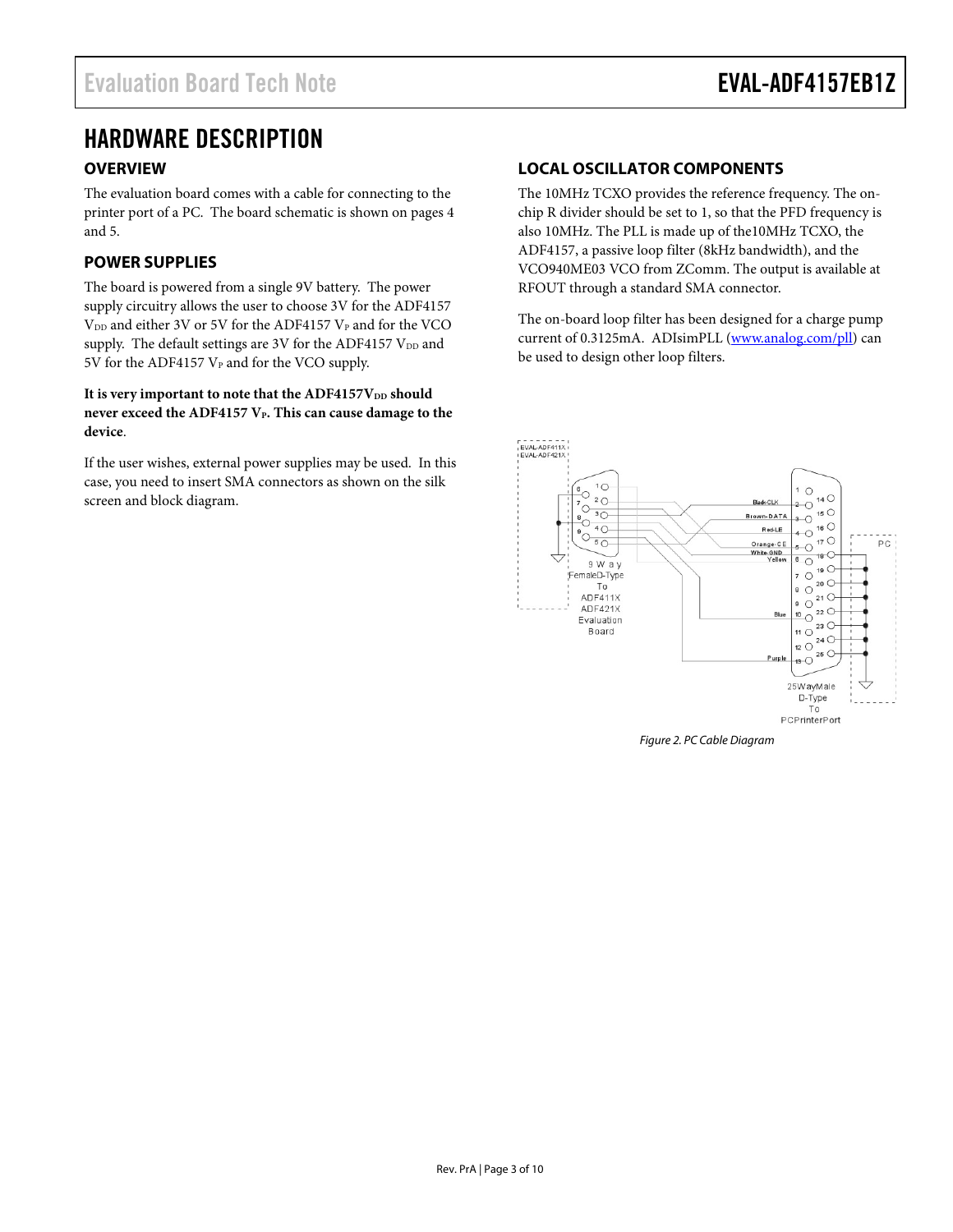### **SCHEMATICS**



Figure 3. Evaluation Board Schematic (Page 1)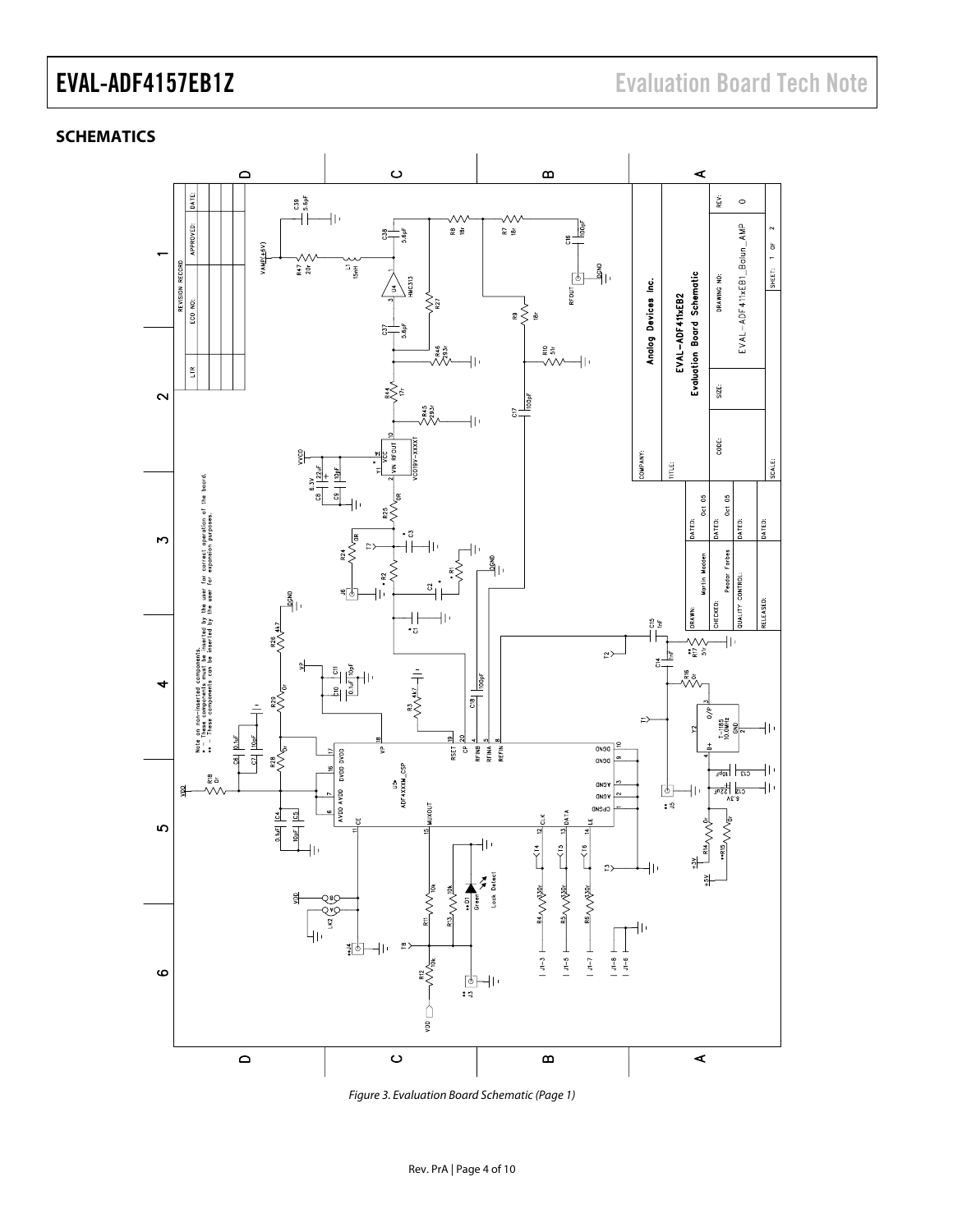## Evaluation Board Tech Note **EVAL-ADF4157EB1Z**



Figure 4. Evaluation Board Schematic (Page 2)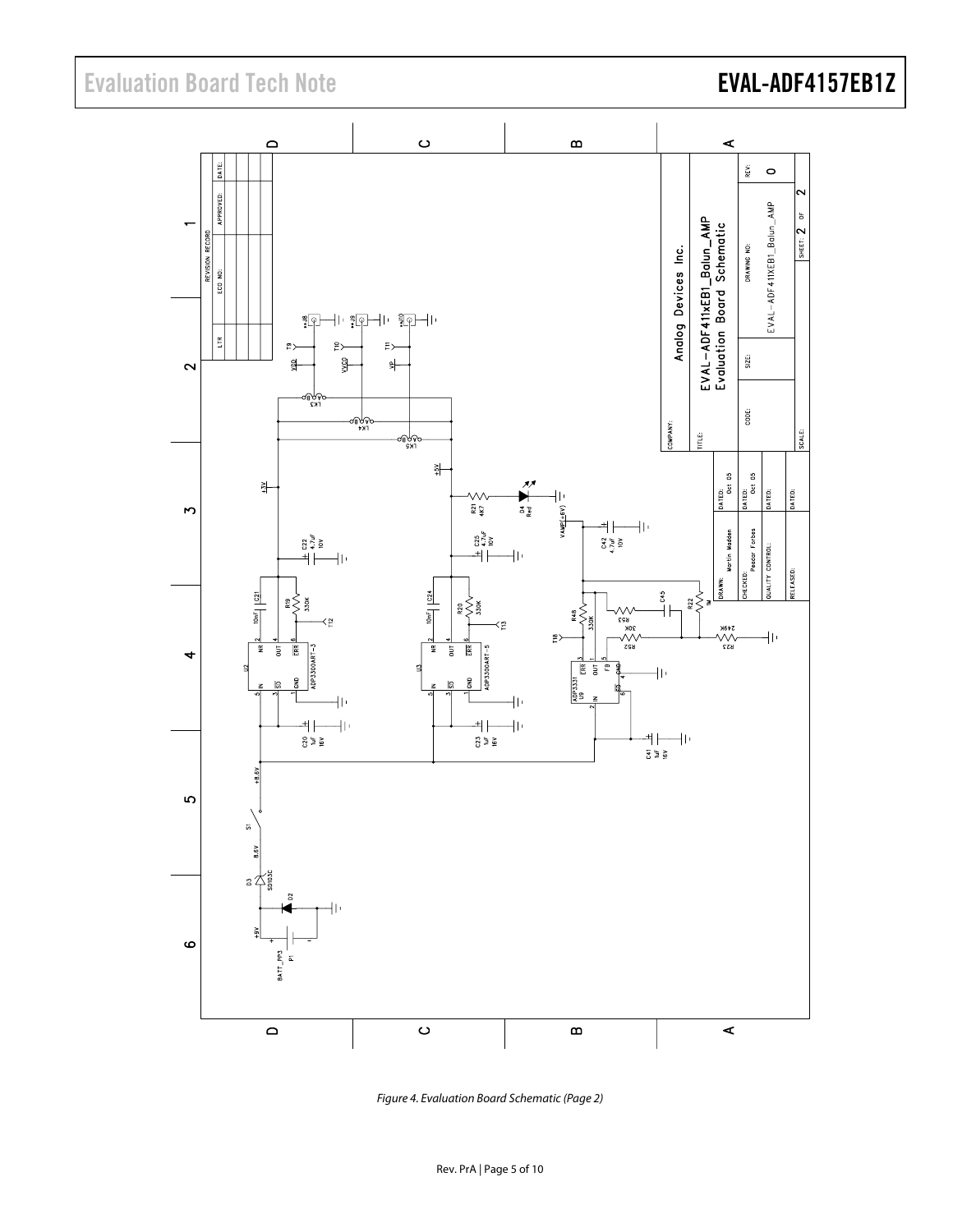### **TEST SET UP**



Figure 5. Test Set Up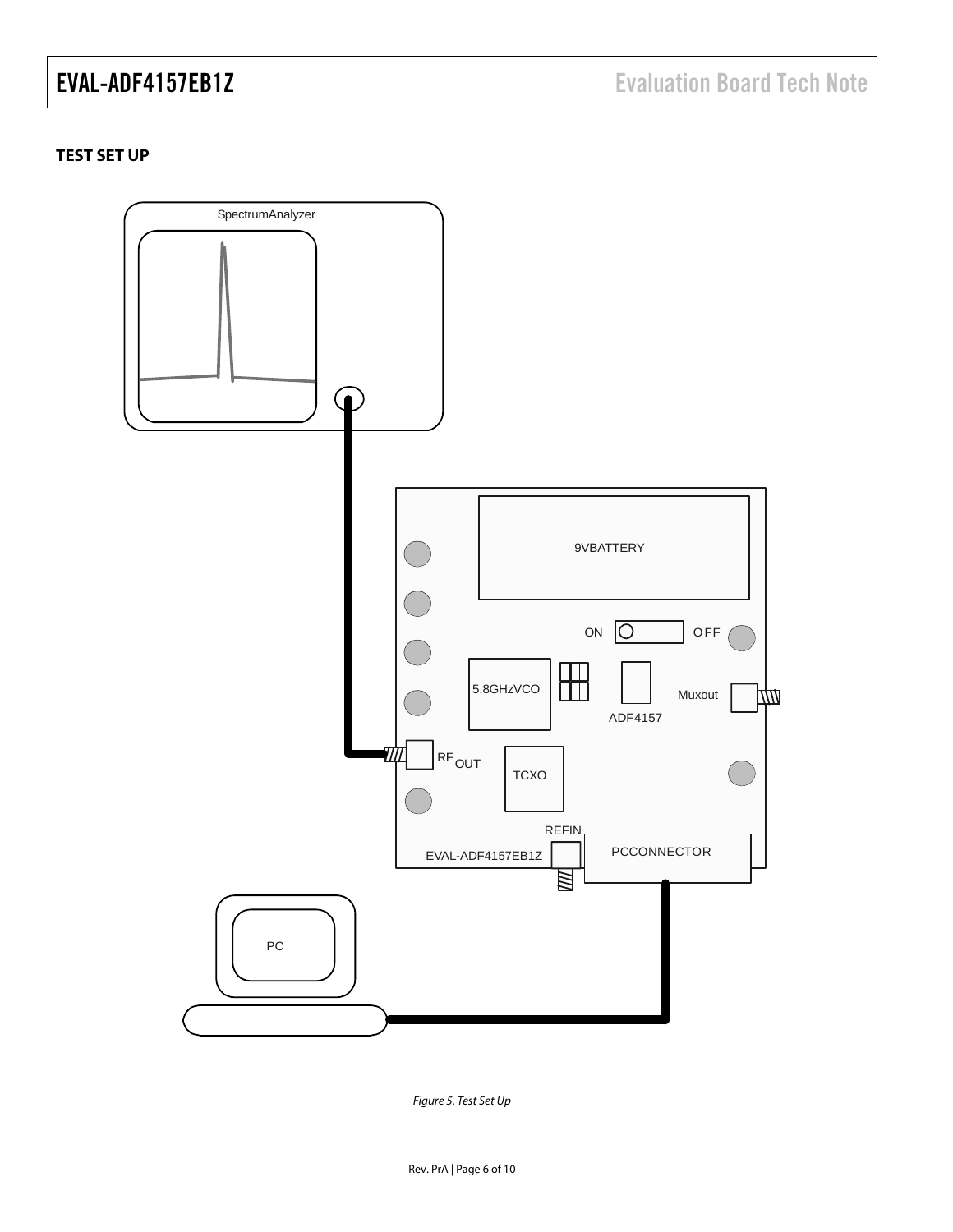# **SOFTWARE**

## **SOFTWARE DESCRIPTION**

The control software for EVAL-ADF4157EB1Z is on the CD which accompanies the board. If the user clicks on "setup.exe", then the install wizard guides the user through the install process. Simply follow the on-screen instructions. The software will be installed in a default directory call "C:/Program Files/Analog Devices/ADF4x5x". To run the software, click on ADF\_Frac\_Rev3.exe.

Before the main software screen appears, the Device Window is shown. This will ask the user to choose which device is being evaluated. Choose ADF4157 and click OK.

The Main Interface Window will now appear. This is shown below in Figure 6. Change the Reference frequency to 10MHz by clicking on the REFin frequency. Click "Update R0 and R1 (Normal Mode)" and then "Exit Window". Click on "Update All Registers". The data is now set up and other features can be examined by the user. To change the VCO output frequency and/or channel spacing, click on the text of the "RF VCO Output Frequency" . The output frequency window will appear and you can change this value. The on-board loop filter has been designed for a charge pump current of 0.3125mA.



Figure 6. Software Front Panel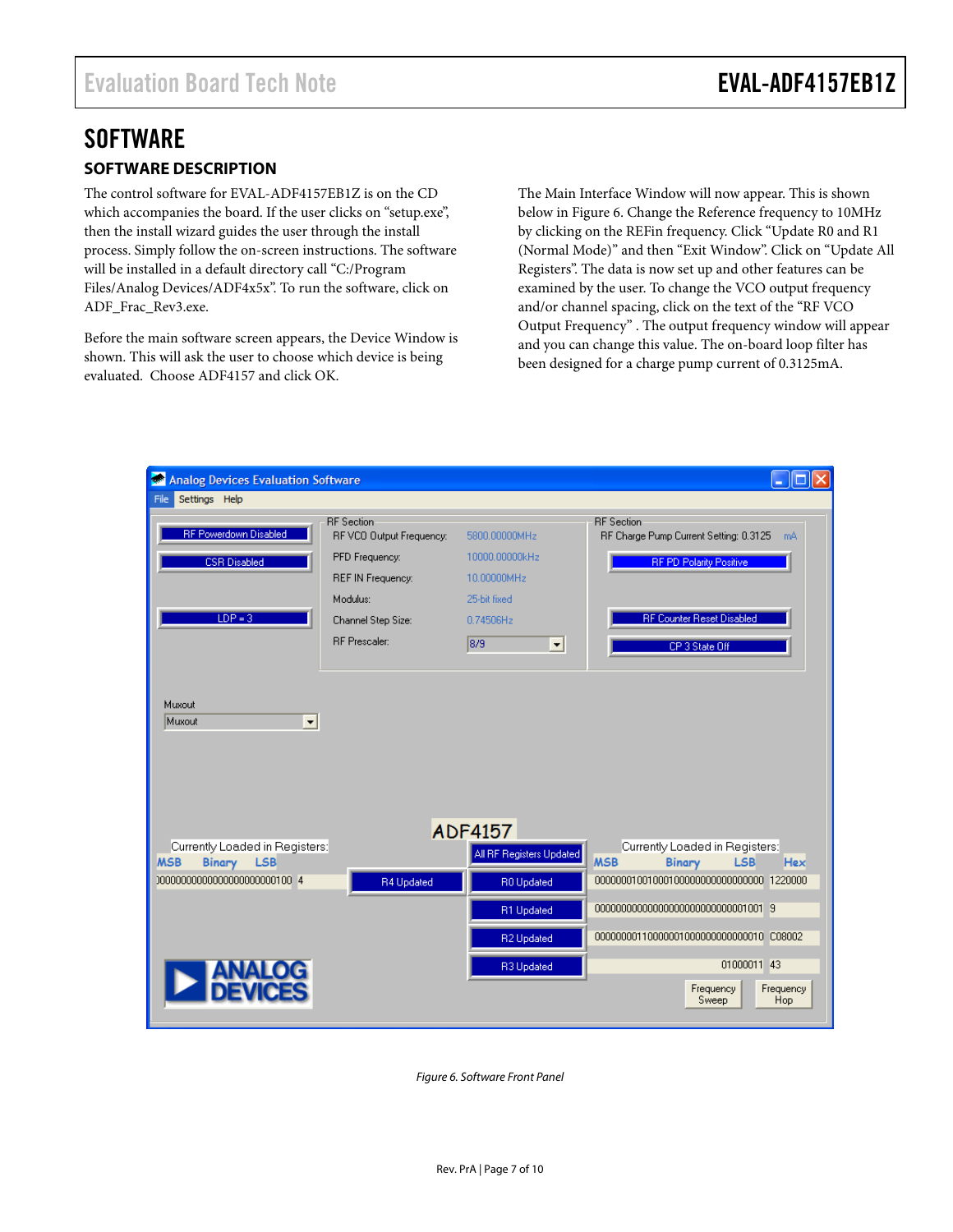## BILL OF MATERIALS

| <b>Name</b>     | <b>Part Type</b> | Value     | <b>PCB Decal</b> | <b>Stock Code</b>              | <b>Assemble</b> |
|-----------------|------------------|-----------|------------------|--------------------------------|-----------------|
| C <sub>1</sub>  | CAP              | 3.3nF     | 0805             | 317251                         | Yes             |
| C <sub>2</sub>  | <b>CAP</b>       | 47nF      | 0805             | 1118180                        | Yes             |
| C <sub>3</sub>  | <b>CAP</b>       | 1.2nF     | 0805             | 3019664                        | Yes             |
| C <sub>4</sub>  | CAP              | 0.1uF     | 0603             | FEC 499-675                    | Yes             |
| C <sub>5</sub>  | CAP              | 10pF      | 0603             | FEC 499-110                    | Yes             |
| C <sub>6</sub>  | CAP              | 0.1uF     | 0603             | FEC 499-675                    | Yes             |
| C7              | CAP              | 10pF      | 0603             | FEC 499-110                    | Yes             |
| C <sub>8</sub>  | CAP+             | 22uF 6.3V | CAP\TAJ_A        | FEC 197-038                    | Yes             |
| C <sub>9</sub>  | <b>CAP</b>       | 10pF      | 0603             | FEC 499-110                    | Yes             |
| C10             | <b>CAP</b>       | 0.1uF     | 0603             | FEC 499-675                    | Yes             |
| C11             | CAP              | 10pF      | 0603             | FEC 499-110                    | Yes             |
| C12             | CAP+             | 22uF 6.3V | CAP\TAJ_A        | FEC 197-038                    | Yes             |
| C13             | CAP              | 10pF      | 0603             | FEC 499-110                    | Yes             |
| C14             | <b>CAP</b>       | 1nF       | 0603             | FEC 317-202                    | Yes             |
| C15             | CAP              | 1nF       | 0603             | FEC 317-202                    | Yes             |
| C16             | CAP              | 100pF     | 0603             | FEC 499-122                    | Yes             |
| C17             | CAP              | 100pF     | 0603             | FEC 499-122                    | Yes             |
| C18             | CAP              | 100pF     | 0603             | FEC 499-122                    | Yes             |
| C <sub>20</sub> | CAP+             | 1uF       | CAP\TAJ_A        | FEC 498-701                    | Yes             |
| C <sub>21</sub> | CAP              | 10nF      | 0603             | FEC 499-146                    | Yes             |
| C <sub>22</sub> | CAP+             | 4.7uF 10V | CAP\TAJ A        | FEC 498-658                    | Yes             |
| C <sub>23</sub> | CAP+             | 1uF       | CAP\TAJ_A        | FEC 498-701                    | Yes             |
| C <sub>24</sub> | CAP              | 10nF      | 0603             | FEC 499-146                    | Yes             |
| C <sub>25</sub> | CAP+             | 4.7uF 10V | CAP\TAJ_A        | FEC 498-658                    | Yes             |
| C37             | CAP              | 5.6pF     | 0603             | FEC 499-122                    | <b>No</b>       |
| C38             | CAP              | 5.6pF     | 0603             | FEC 499-122                    | <b>No</b>       |
| C39             | CAP              | 5.6pF     | 0603             | FEC 499-122                    | <b>No</b>       |
| C41             | CAP+             | 1uF       | CAP\TAJ_A        | FEC 498-701                    | Yes             |
| C42             | CAP+             | 4.7uF 10V | CAP\TAJ A        | FEC 498-658                    | Yes             |
| C45             | CAP              |           | 0805             |                                | <b>No</b>       |
| D <sub>1</sub>  | <b>LED</b>       | Green     | <b>LED</b>       | FEC 657-141                    | <b>No</b>       |
| D <sub>2</sub>  | <b>DIODE</b>     |           | DO35             | FEC 365-117                    | Yes             |
| D <sub>3</sub>  | SD103C           | 6.2V      | DO35             | SD103C                         | Yes             |
| D4              | <b>LED</b>       | Red       | LED              | FEC 657-130                    | Yes             |
| J1              | CON-DB9HM        |           | DB9-HM           | FEC 150-750                    | Yes             |
|                 |                  |           |                  | Johnson                        |                 |
|                 |                  |           |                  | Components                     |                 |
| <b>RFOUT</b>    | <b>SMA</b>       |           | SMA_90DEG        | 142-0701-851<br><b>Johnson</b> | Yes             |
|                 |                  |           |                  | <b>Components</b>              |                 |
| J3              | <b>SMA</b>       |           | SMA_90DEG        | 142-0701-851                   | No.             |
|                 |                  |           |                  | <b>Johnson</b>                 |                 |
|                 |                  |           |                  | <b>Components</b>              |                 |
| J4              | <b>SMA</b>       |           | SMA_90DEG        | 142-0701-851                   | <b>No</b>       |
|                 |                  |           |                  | Johnson                        |                 |
| J5              | <b>SMA</b>       |           | SMA_EDGE         | Components<br>142-0701-851     | Yes             |
| J6              | <b>SMA</b>       |           | SMA_EDGE         | <b>Johnson</b>                 | <b>No</b>       |
|                 |                  |           |                  |                                |                 |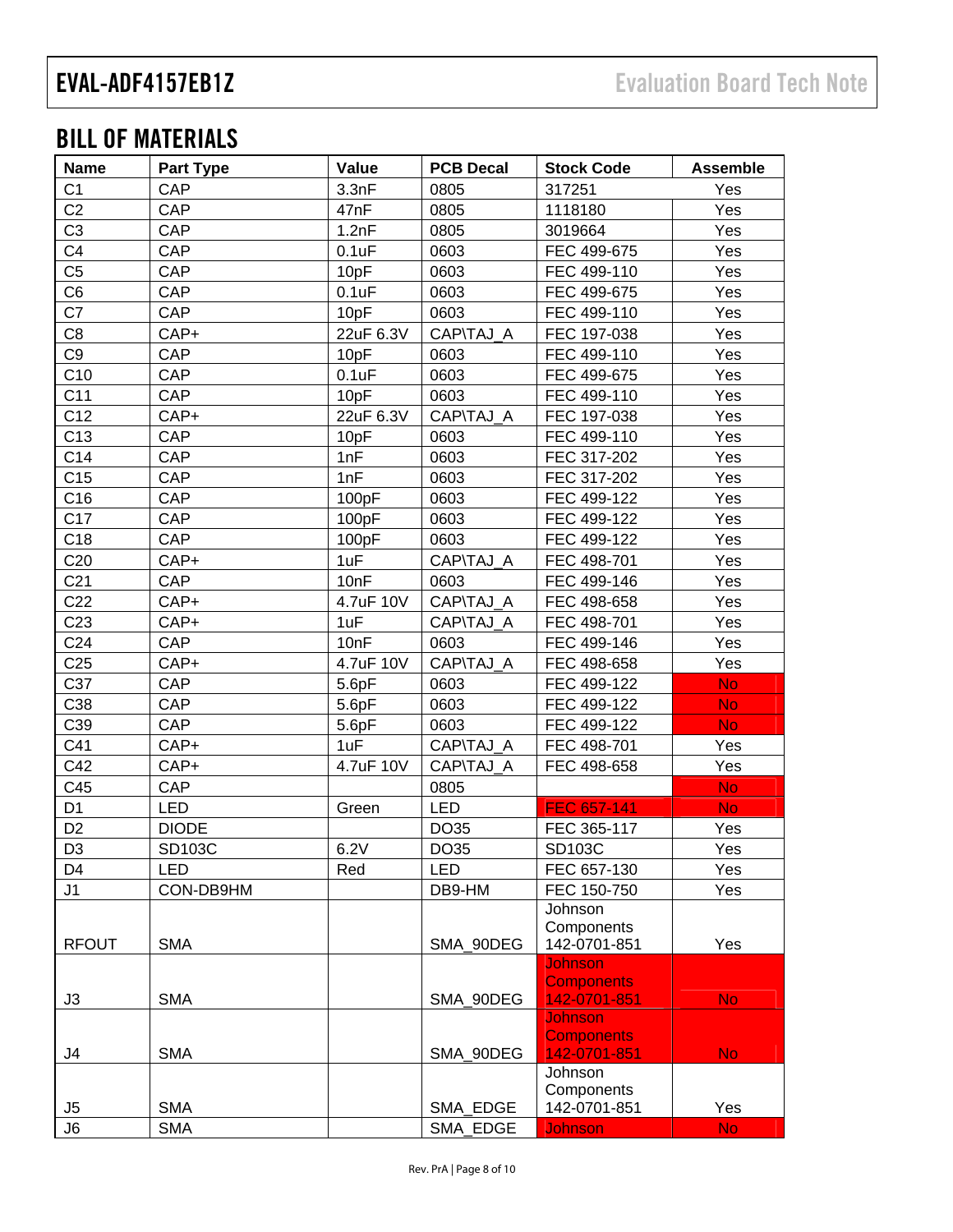|                 |                |            |           | <b>Components</b>              |           |
|-----------------|----------------|------------|-----------|--------------------------------|-----------|
|                 |                |            |           | 142-0701-851                   |           |
|                 |                |            |           | <b>Johnson</b>                 |           |
|                 |                |            |           | <b>Components</b>              |           |
| J8              | <b>SMA</b>     |            | SMA 90DEG | 142-0701-851                   | No.       |
|                 |                |            |           | Johnson                        |           |
|                 |                |            |           | <b>Components</b>              |           |
| J9              | <b>SMA</b>     |            | SMA 90DEG | 142-0701-851<br><b>Johnson</b> | No.       |
|                 |                |            |           | <b>Components</b>              |           |
| J10             | <b>SMA</b>     |            | SMA_90DEG | 142-0701-851                   | No.       |
| L1              | <b>IND</b>     | 15nH       | 603       | FEC 387-7036                   | <b>No</b> |
|                 |                |            |           | FEC 512-047 &                  |           |
| LK1             | JUMPER2\SIP3   |            | LINK-3P   | FEC 150-410                    | Yes       |
|                 |                |            |           | FEC 512-035 &                  |           |
| LK <sub>2</sub> | JUMPER-2       |            | JUMPER_2  | FEC 150-410                    | Yes       |
|                 |                |            |           | FEC 512-047 &                  |           |
| LK <sub>3</sub> | JUMPER2\SIP3   |            | LINK-3P   | FEC 150-410                    | Yes       |
|                 |                |            |           | FEC 512-047 &                  |           |
| LK4             | JUMPER2\SIP3   |            | LINK-3P   | FEC 150-410                    | Yes       |
|                 |                |            |           | FEC 512-047 &                  |           |
| LK <sub>5</sub> | JUMPER2\SIP3   |            | LINK-3P   | FEC 150-410                    | Yes       |
| P <sub>1</sub>  | BATT PP3       |            | BATT PP3  | FEC 723-988                    | Yes       |
| P <sub>1</sub>  | 9V PP3 Battery |            |           | FEC 908-526                    | Yes       |
| R <sub>1</sub>  | <b>RES</b>     | 1.1k       | 0805      | 9332448                        | Yes       |
| R <sub>2</sub>  | <b>RES</b>     | 2.7k       | 0805      | 9234063                        | Yes       |
| R <sub>3</sub>  | <b>RES</b>     | 4k7        | 0805      | FEC 911-938                    | Yes       |
| R4              | <b>RES</b>     | 330R       | 0603      | FEC 911-143                    | Yes       |
| R <sub>5</sub>  | <b>RES</b>     | 330R       | 0603      | FEC 911-143                    | Yes       |
| R <sub>6</sub>  | <b>RES</b>     | 330R       | 0603      | FEC 911-143                    | Yes       |
| R7              | <b>RES</b>     | <b>18R</b> | 0603      | FEC 911-021                    | Yes       |
| R <sub>8</sub>  | <b>RES</b>     | <b>18R</b> | 0603      | FEC 911-021                    | Yes       |
| R <sub>9</sub>  | <b>RES</b>     | 18R        | 0603      | FEC 911-021                    | Yes       |
|                 |                |            |           | Digikey 311-                   |           |
| R <sub>10</sub> | <b>RES</b>     | 51r        | 0603      | 51GCT-ND                       | Yes       |
| R <sub>11</sub> | <b>RES</b>     | 0r         | 0603      | FEC 772-227                    | Yes       |
| R <sub>12</sub> | <b>RES</b>     | 10K        | 0603      | FEC 911-355                    | <b>No</b> |
| R <sub>13</sub> | <b>RES</b>     | 10K        | 0603      | FEC 911-355                    | No.       |
| R <sub>14</sub> | <b>RES</b>     |            |           |                                | Yes       |
|                 | <b>RES</b>     | 0r         | 0603      | FEC 772-227                    |           |
| R <sub>15</sub> |                | 0r         | 0603      | FEC 772-227                    | No.       |
| R <sub>16</sub> | <b>RES</b>     | 0r         | 0603      | FEC 772-227                    | sr26      |
| R <sub>17</sub> | <b>RES</b>     | 51r        | 0603      | Digikey 311-<br>51GCT-ND       | <b>No</b> |
|                 |                |            |           |                                |           |
| R <sub>18</sub> | <b>RES</b>     | 0r         | 0603      | FEC 772-227                    | Yes       |
| R <sub>19</sub> | <b>RES</b>     | 330K       | 0603      | FEC 911-537                    | Yes       |
| R <sub>20</sub> | <b>RES</b>     | 330K       | 0603      | FEC 911-537                    | Yes       |
| R <sub>21</sub> | <b>RES</b>     | 4K7        | 0805      | FEC 911-318                    | Yes       |
| R22             | <b>RES</b>     | 1M         | 0603      | FEC 933-0410                   | Yes       |
| R <sub>23</sub> | <b>RES</b>     | 249K       | 0603      | FEC 422-5132                   | Yes       |
| R <sub>24</sub> | <b>RES</b>     | 0R         | 0805      | FEC 933-3681                   | No.       |
| R <sub>25</sub> | <b>RES</b>     | 0R         | 0805      | FEC 933-3681                   | Yes       |
| R <sub>26</sub> | <b>RES</b>     | 4k7        | 0805      | FEC 911-318                    | No.       |